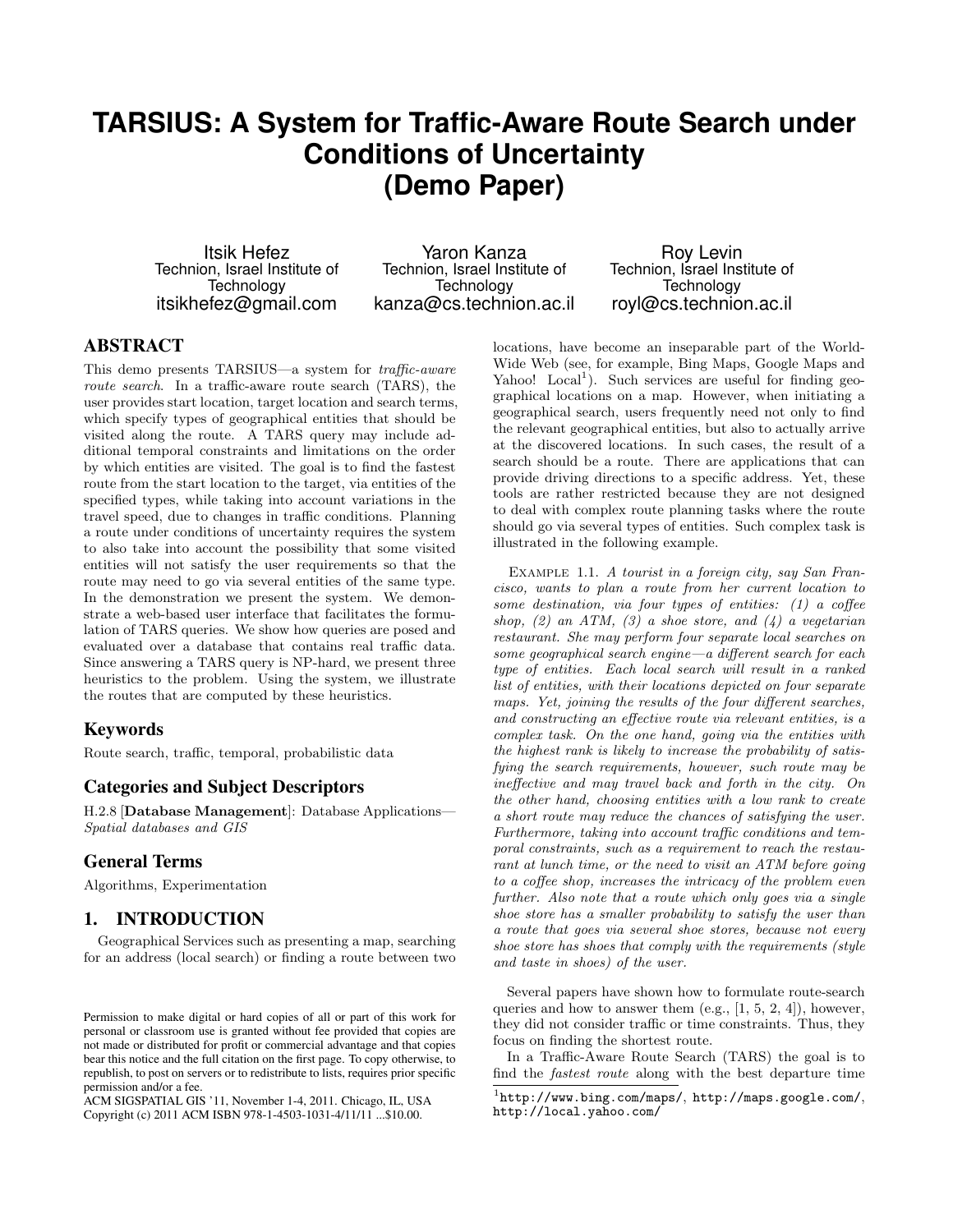in tasks such as the one in Example 1.1, while taking into account traffic conditions. That is, the user provides a start location, a target location, terms to specify types of entities that should be visited, and constraints. There are two types of constraints. Temporal constraints and order constraints. Temporal constraints specify limitations on the time during the day when entities should be arrived at. They may also specify an estimated stay duration at the entities. An order constraint specifies that entities of some type should only be visited after visiting an entity of some other type.

Usually, finding the fastest route is more difficult than finding the shortest route because distances between entities are constants whereas travel times vary. In many cities, the travel speed on major arteries during rush hours is significantly slower than during other hours, yet, it is difficult to calculate the effect of the traffic load, because road networks are unevenly affected by congestion [3]. The need to take into account varying traffic conditions increases the intricacy of computing a route via several types of entities more than it does for computing a route between two locations.

In a route search, the system should take into account the inherent uncertainty regarding real-world entities. Some entities may not satisfy the user. For example, the user may not find appropriate shoes in some of the visited shoe stores, a visited restaurant may not have any available table at the time of the visit, etc. To cope with this, the setting is modeled as a probabilistic database. The success probability of an entity (probability, for short) specifies the likelihood that a visit at the entity will satisfy the search requirements, regarding its type. For example, the probability of a shoe store is the likeliness that the user will find appropriate shoes in this store. Such probabilities can be generated based on statistics and information-retrieval methods. The generated route should go via several entities of the same type such that the probability of success  $(i.e.,$  the probability that at least one of the visited entities of this type will satisfy the user) will be greater than a given threshold.

TARSIUS is a system for answering TARS queries over probabilistic data. The system works as a Web application. It has a Web-based graphical user interface that facilitates the formulation of queries. It also presents the results on real-world maps using a Web browser. The system can serve both as a complete route search service for end users and as a set of independent services that can aid in generating and displaying data using an XML API.

## 2. DATA MODEL AND QUERIES

In this section we present the data model used by the system. We also discuss TARS queries, their formulation in TARSIUS and the presentation of their results.

#### 2.1 Data

The dataset consists of entities and a road network that connects the entities. Each entity is associated with keywords that specify its type. For example, some entities are associated with the keyword "ATM", other entities are associated with the keywords "shoe store", etc. In addition, each entity has a location, thus, an entity is presented on a map by an appropriate symbol depicted in its location.

The road network is a directed graph where the nodes represent road junctions (including intersections, traffic circles, etc.) and the edges represent roads. Roads are presented on a map as polygonal lines. Each edge has a travel-time



Figure 1: The query of Example 1.1 issued using the query builder component.



Figure 2: The routes produced by the GS and MILP algorithms when processing the query that is presented in Figure 1.

function that for each hour during the day returns the time it takes to travel along the road from the junction where it starts to the junction where it ends.

## 2.2 Queries

A TARS query is formulated using a graphical user interface, as depicted in Figure 1. The start location s, namely source, and the target locations t, namely destination, of the query are indicated by clicking the map or by providing appropriate addresses. The types of entities to be visited are referred to as stops. Each stop is defined by inserting keywords (e.g., "shoe store") with their constraints. The constraints include start time and end time to specify the earliest and latest arrival time at entities of that type, the estimated stay duration at an entity and a probability threshold P. The probability threshold provides flexibility to the level of uncertainty in satisfying the user. The threshold of a stop  $S$  is near 1 when it is crucial to visit a satisfying entity of the type related to  $S$ , and it is closer to 0 when visiting a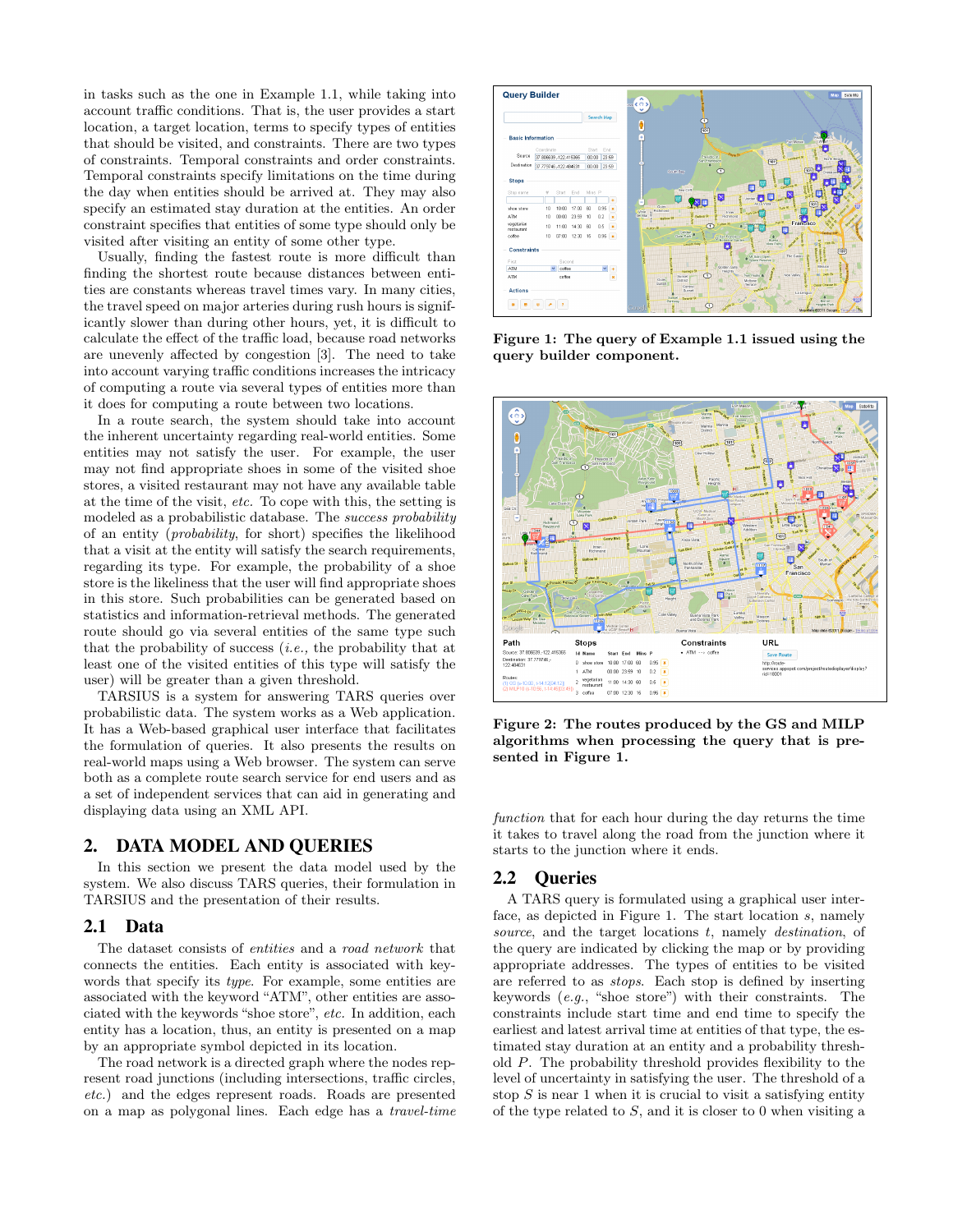satisfying entity has a low importance. Note that increasing the threshold  $P$  may cause an increase in the number of visited entities to increase the probability of success, and vice versa. Order constraints appear as pairs of types, so that entities of the second type in the pair should only be visited after visiting an entity of the first type.

An answer to a TARS query is a sequence  $s, e_1, \ldots, e_n, t$ , and a pair of functions  $f_a$  and  $f_d$ , where s is the source, t is the target location,  $e_1, \ldots, e_n$  are entities that refer to the specified stops,  $f_a$  and  $f_d$  assign to each entity an arrival time and departure time, respectively (except for s that only has departure time and  $t$  that only has arrival time), and such that the following conditions hold.

- 1. The probability of success for each stop (type) exceeds the threshold. That is, let  $e_{i_1}, \ldots, e_{i_k}$  be the entities in the sequence that refer to stop S, let  $p_{i_1}, \ldots, p_{i_k}$  be the success probabilities of these entities and let P be the probability threshold of S, then, the probability that at least one of the entities  $e_{i_1}, \ldots, e_{i_k}$  will satisfy the user should exceed P, that is,  $P \leq 1 - (\prod_{j=1}^{k} (1 - p_{i_j})).$
- 2. Time constraints are satisfied. For each entity  $e_i$  in the sequence, given that  $e_i$  refers to stop  $S$  and the time limits of S are  $t_1$  and  $t_2$ , the *arrival time* at  $e_i$  should be between  $t_1$  and  $t_2$ . The arrival time at an entity  $e_i$  is the sum  $TT(s, e_1) + \sum_{j=1}^{i-1} TT(e_j, e_{j+1}) + \sum_{j=1}^{i-1} sd(e_j),$ where  $TT(e_i, e_{i+1})$  is the travel time from  $e_i$  to  $e_{i+1}$ at the time of departure from  $e_i$  (the departure from  $e_j$  is the arrival at  $e_j$  plus the stay duration at  $e_j$ ) and  $sd(e_i)$  is the stay duration at  $e_i$ . That is, the travel time to  $e_i$  is the time it takes to go from s to  $e_1$ , stay for the stay duration at  $e_1$ , travel from  $e_1$  to  $e_2$ , stay at e<sup>2</sup> according to the stay duration, and so on.
- 3. Order constraints are satisfied. The order of the entities in the sequence should comply with the partial order defined by the order constraints. That is, given stops  $S_1$  and  $S_2$  as the first and second stops of an order constraint, the entities that refer to  $S_2$  should appear in the sequence only after the entities of  $S_1$ .

## 2.3 Query Evaluation

There can be many answers to a TARS query. Our goal is to find the fastest one, that is, the route for which the difference between the departure time from s and the arrival time at  $t$  is the smallest. This problem is, however, a generalization of the Traveling Salesperson Problem (TSP), and hence, it is NP-hard. Thus, we developed and implemented heuristics for it. There are currently three heuristics supported by the query processor.

GS (Greedy Search). This heuristics begins with a path that goes directly from the source  $s$  to the target  $t$ . Initially, it finds the relevant entity that can be added between s and t while causing the smallest increase to the travel time. An entity is considered relevant if it  $(1)$  complies with the search terms of one of the stops whose success probability is still below the threshold, (2) satisfies the order and time constraints with respect to the place in the route where it is inserted, and  $(3)$  it has not been visited yet. Iteratively, relevant entities are added to the partial route while minimizing in each addition the increase in travel time. This process continues until either the route satisfies the query or there are no more entities that can be added. An optimal

departure time from s, according to the time limits on s, is also calculated using a greedy approach.

1-PGS (1-Pinned Greedy Search). 1-PGS is based on GS. It forces GS to consider each relevant entity as part of the answer. It does so by calling GS with an initial partial route of the form  $s, e, t$ , instead of applying GS with an initial route  $s, t$ . We refer to the entity  $e$  as the *pinned* entity. Iteratively, 1-PGS examines all the possible relevant entities as the pinned entity, and it returns the route with the minimal overall travel time among all the routes it generated for the pinned entities.

MILP (Mixed Integer Linear Programming). This algorithm uses heuristics to formulate the TARS query as a Mixed-Integer Linear-Programming problem whose solution is an answer to the query. The solution is computed using a solver, however, since solving a mixed-integer linearprogramming problem is NP-Hard, the running time of the solver is limited. Even with the time limit, MILP usually provides a better answer than the previous two heuristics.

Note that a more thorough formulation and analysis of the algorithms is beyond the scope of this paper.

#### 3. SYSTEM DESIGN

The design of TARSIUS is based on a SOA architecture in which each component is an interoperable Web service with a rigorously defined functionality. The architecture is depicted in Figure 3. We refer to the services that operate within a Web browser as the front-end-tier components and to those that operate outside the browser as backend-tier components. The front-end services, which are in charge of handling the user interface, are mostly written in Javascript. The back-end services are implemented using the .NET Framework and are deployed on a Windows IIS Web server. Next, we provide more details on these tiers.

#### 3.1 Front end

The front end is deployed within the Google cloud framework,  $(i.e. Gogle App Engine<sup>2</sup>)$ . It is composed of two main components—query builder and route displayer.

The query builder provides an easy-to-use user interface for constructing queries. This component uses the Google Maps API<sup>3</sup> to present a map and provide interaction with it. Inserted queries can be saved, in XML format, and saved queries can be uploaded. The queries can be submitted to the server for processing. When a query should be submitted, the query builder sends to the server a list of algorithm names to apply, and a URL to indicate where the server should redirect the browser to upon completion.

The route displayer receives a query, a submap and a set of routes, in XML format. It depicts the received routes on the map using the Google Maps API. Each route is presented in a different color along with representative symbols of all the relevant entities via which it traverses. Symbols of specific entities that are visited by a route are enlarged, given the same color as the route and have their arrival time displayed.

#### 3.2 Back end

The back end contains two components that are provided as Web services. The first is the query processor and the second is a traffic repository.

 $^2$ http://code.google.com/appengine/

 $^3$ http://code.google.com/apis/maps/documentation/javascript/